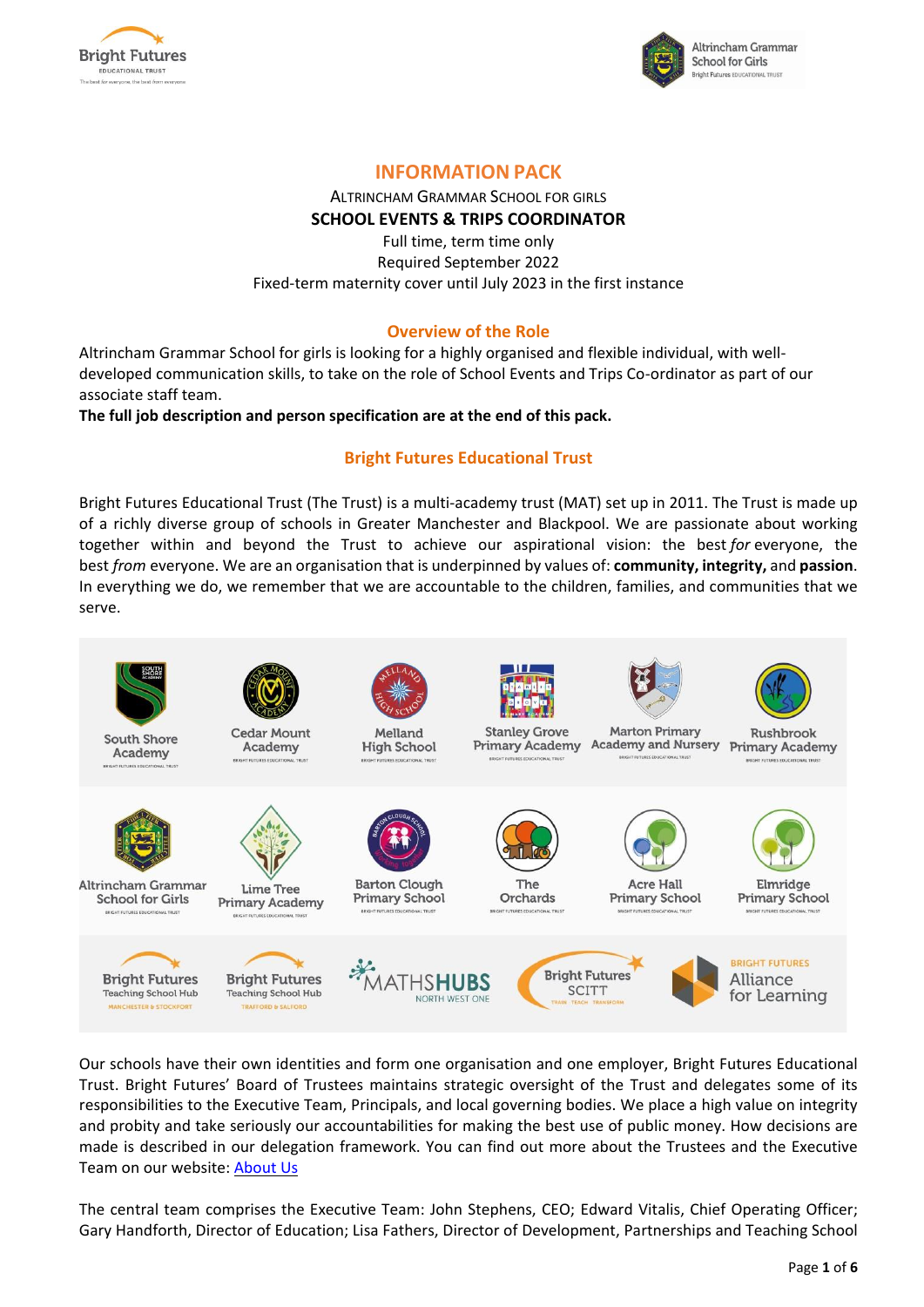



Hubs; Lynette Beckett, Director of HR & Strategy. The focus of these roles is to work with schools, providing high quality and timely guidance, leadership, challenge, and support. In addition to the Executive Team, we have central operations for Finance, HR, Educational Psychology, Marketing and Communications, and Digital Technologies. Please see our website brochure which explains our central operations: Working [together](https://www.bright-futures.co.uk/wp-content/uploads/2021/12/Why-Join-Bright-Futures.pdf) for a Bright [Future.](https://www.bright-futures.co.uk/wp-content/uploads/2021/12/Why-Join-Bright-Futures.pdf)

Bright Futures Development Network is another important outward facing component of our organisation made up of a number of hubs and networks at the heart the Trust. In January 2021, after significant national reforms to the teaching school policy Bright Futures was designated with two new large-scale [Teaching School Hubs,](https://tsh.bright-futures.co.uk/) which replace the Alliance for Learning Teaching School. This growth and expansion in our outward facing work brings about a significant increase in accountability and reach. The two Bright Futures Teaching School Hubs are designed to provide strong strategic regional leadership to build robust partnerships to support teachers and leaders in every phase and type of school, at each stage of their development. A crucial part of the hub remit is carefully ensuring structured collaboration. The Teaching School Hubs are at the forefront of providing high quality professional development, playing a significant role in the implementation and delivery of: The Early Career Framework, National Professional Qualifications (NPQ), Initial Teacher Training and Continuous Professional Development (CPD). The Hubs work directly with the Department for Education and national NPQ/ECT providers. In addition to this, the Hubs enhance the professional development needs of Bright Futures schools and academies. Within this outward facing area of Bright Futures Educational Trust, we have a commercial offer run through the [Alliance for Learning](http://allianceforlearning.co.uk/) which provides first-class school improvement services and CPD to over 700 schools, further complementing the work of our Teaching School Hubs. Our School-Centred Initial Teacher Training (SCITT) [Bright Futures SCITT](https://www.bright-futures.co.uk/development-network/bright-futures-scitt/) is also an integral part of the Teaching School Hubs, with over 10 years' experience and judged Good by Ofsted, we offer Early Years, Primary and Secondary teacher training programmes. Within the Bright Futures Development Network, we are also proud to have a Maths Hub: [NW1](http://www.nw1mathshub.co.uk/)  [Maths Hub](http://www.nw1mathshub.co.uk/) offering a wide range of maths specific high-quality professional development opportunities and training/coaching to 500 schools.



Collaboration and strong relationships form one of the 'commitments' in our Strategy and all components of the Bright Futures' family work closely together. Our Strategy was developed collaboratively and can be found on our website: Our [Strategy](https://www.bright-futures.co.uk/about-us/our-strategy/)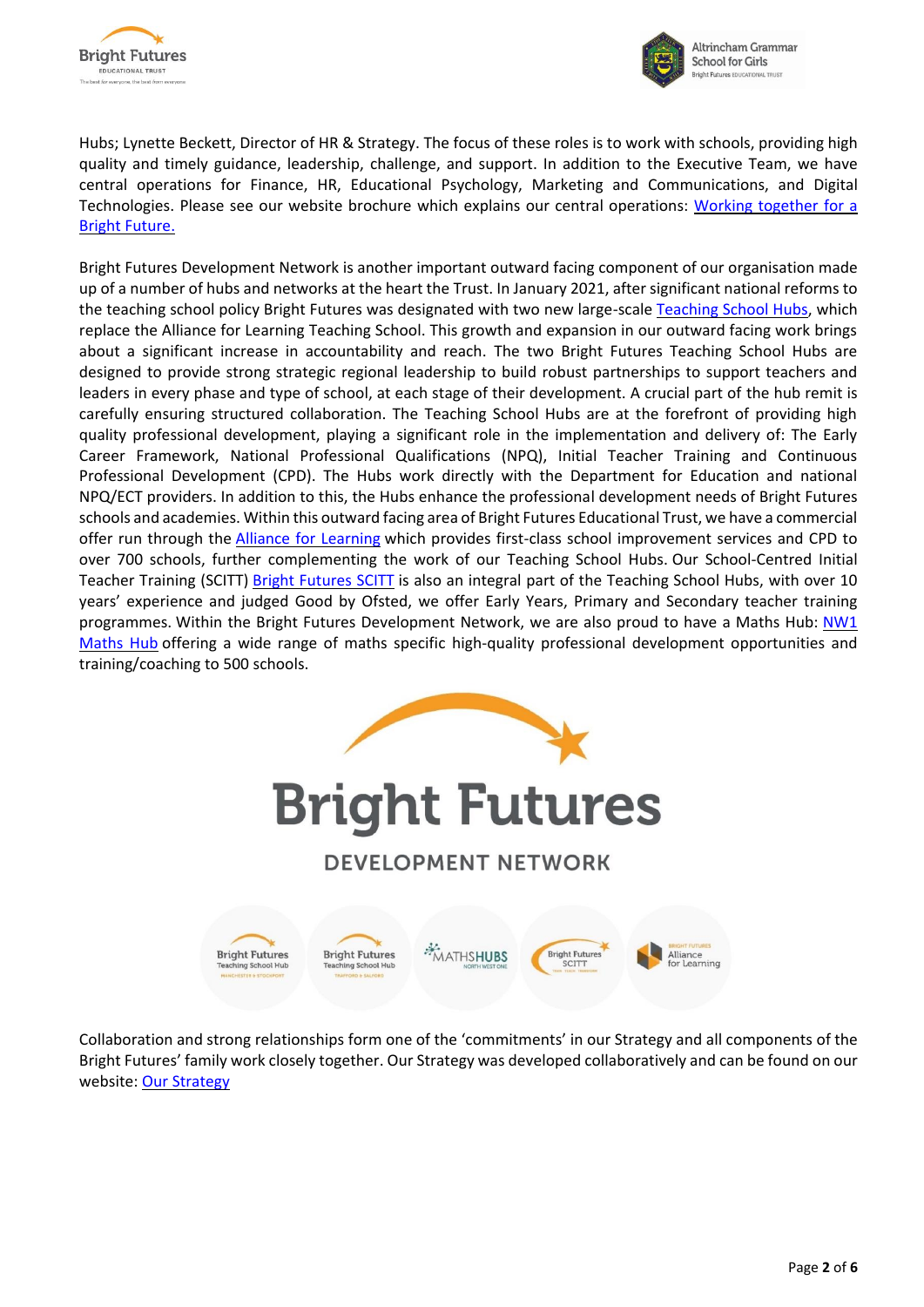



## **Altrincham Grammar School for Girls**

#### Altrincham Grammar School for Girls (AGGS) is a highly successful single sex 11 -18 academy in the South



Trafford area. AGGS was in the first cohort of schools to be designated a national teaching school in 2011. AGGS is the lead school in 'The Alliance for Learning', which comprised schools of every type and phase, plus universities, throughout a wide geographical area. The impact of teaching school activities has been felt within the Trust and far beyond. We have a reputation for excellence regionally and nationally, of which we are very proud.

AGGS is committed to providing equal opportunity in recruitment and employment to all individuals. We will consider candidates without regard to race, ethnicity, gender, religion, sexual orientation and identity, national origin, age, military or veteran status, disability or any other legally protected status; and without discrimination based on socioeconomic, marital, parental or caregiving status, or any of the previously listed characteristics or statuses.

We value the diversity of our staff and reject any form of harassment, discrimination or victimisation. The Bright Futures Educational Trust vision is: 'the best for everyone, the best from everyone'. To achieve this, we create and maintain a work environment and culture where people from different backgrounds, and with varying lifestyles, interests, opinions

and responsibilities, treat each other with dignity and respect. It is a climate in which our staff feel safe and are inspired and motivated to be their best.

Our school is dedicated to sustaining and promoting diversity with respect to recruitment, promotion, training and general treatment during employment. We are actively seeking to extend the diversity of our staff. Furthermore, we welcome candidates who have not had previous experience of working in a grammar school.

We aim to ensure that our recruitment processes set up all candidates for success. At interview our aim is to provide a positive experience. We don't want to catch anyone out, but rather to provide the opportunity for all candidates to be themselves and show us what they are capable of.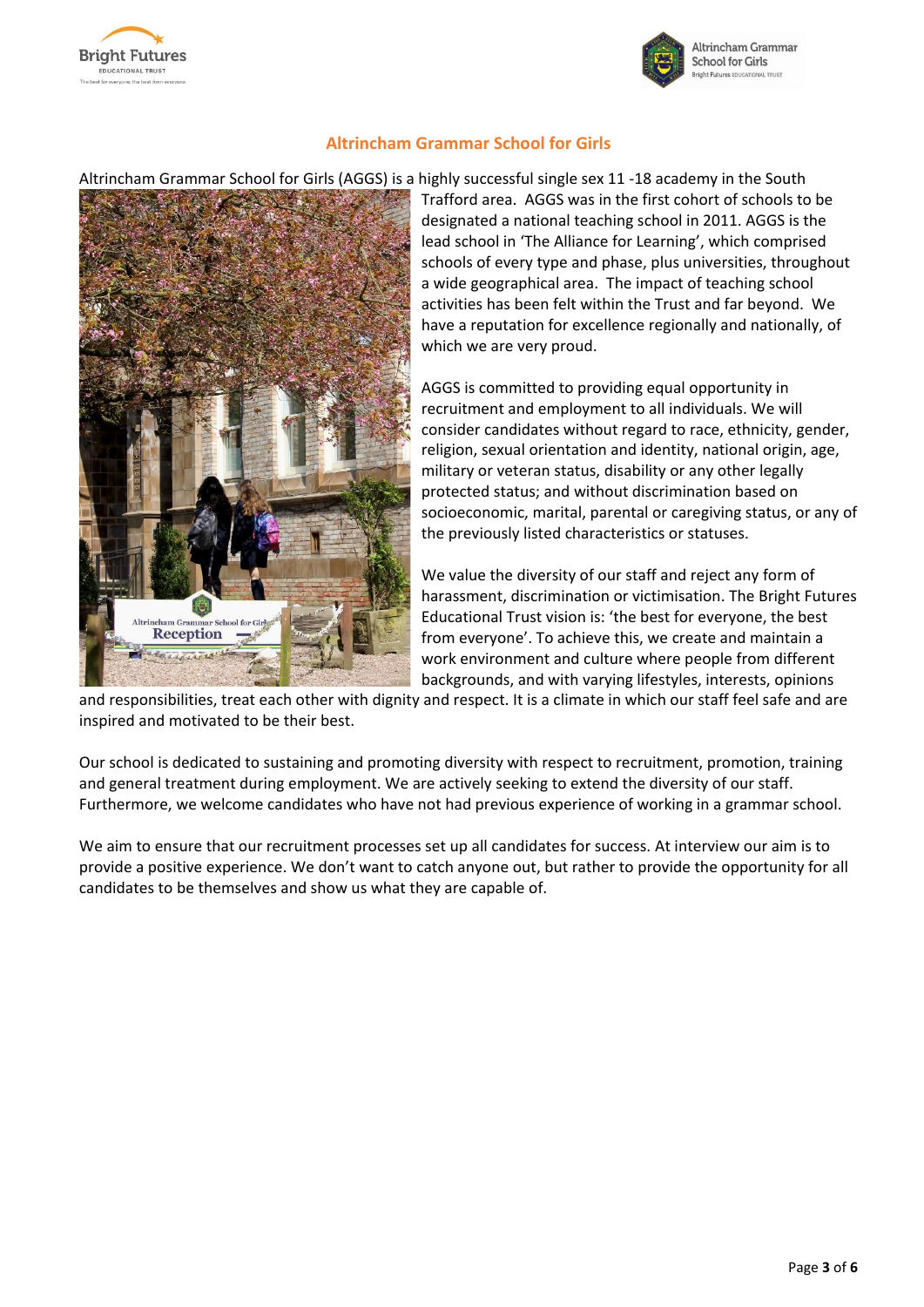



#### **WHY WORK FOR US?**



We offer a great opportunity to join an organisation which really lives its values. Our working environment is very inclusive and whilst you can expect to be challenged in your role, you will be supported through professional learning, treated fairly and with dignity and respect. Please see the **Equality**, Diversity and Inclusion [statement](https://www.bright-futures.co.uk/join-us/job-vacancies/) on our website.

#### **Terms and Conditions**

| Salary:               | NJC scale points 4 to 6 (Bright Futures Grade 3). The full time equivalent pay is<br>£19,264.00 rising to £20,043.00 per annum. The actual pay based on the below<br>working pattern commencing £16,495.74 rising to £17,162.80, per annum actual pay.<br>Pay progression is linked to performance. |  |
|-----------------------|-----------------------------------------------------------------------------------------------------------------------------------------------------------------------------------------------------------------------------------------------------------------------------------------------------|--|
| <b>Working weeks:</b> | This is a great opportunity for flexible working as the role will work 38 weeks during<br>school term time and an additional 1 week to be agreed - a total of 39 weeks.                                                                                                                             |  |
| <b>Hours:</b>         | 36.25 hours per week over 5 days. Flexible working will be considered, please discuss<br>at interview if you wish this to be considered.                                                                                                                                                            |  |
| <b>Holidays:</b>      | You will be paid for the prorate equivalent of 25 days, plus 8 public holidays. This<br>increases to 30 days plus 8 public holidays after 5 years' service.                                                                                                                                         |  |
| <b>Pension:</b>       | Local government pension scheme. Please take a look at the website:<br>https://www.gmpf.org.uk/.                                                                                                                                                                                                    |  |
| Other:                | We offer salary sacrifice schemes for purchasing bikes used for travel to work and<br>technology for personal use, through monthly interest free salary deductions.<br>We also offer opportunities for professional development.                                                                    |  |
|                       |                                                                                                                                                                                                                                                                                                     |  |

#### **How to Apply**

We can only accept completed application forms, rather than CVs. This is because the regulatory guidelines of Keeping Children Safe in Education (2021), require us to check various details of job applicants and an identical application format for each candidate enables us to do this. We use a process that does not identify personal characteristics to the shortlisting panel. This is part of our commitment to equalities and diversity.

#### **NO AGENCIES PLEASE.**

Our application form is available online, along with the disclosure of criminal background form. The portal link is Bright Futures' [Application](https://bfet.jotform.com/221222831825954) Form. Alternatively, you can click Apply Now on this role via the current vacancies page of our website. Please upload the forms by 09.00am on Monday 06 June 2022.

The selection process may be conducted virtually, so candidates will need access to a device with a camera and a microphone to participate. However, we will confirm this following the closing date. The selection will take place on Friday 10 June. You will be notified after the closing date whether you have been shortlisted.

## **Keeping Children Safe in Education**

**Bright Futures Educational Trustis committed to safeguarding and promoting the welfare of children and young** people and we expect all staff and volunteers to share this commitment. This post is exempt from the **Rehabilitation of Offenders Act 1974; pre-employment checks will be carried out and references will be sought for shortlisted candidates and successful candidates will be subject to an enhanced DBS check and other relevant checks with statutory bodies.**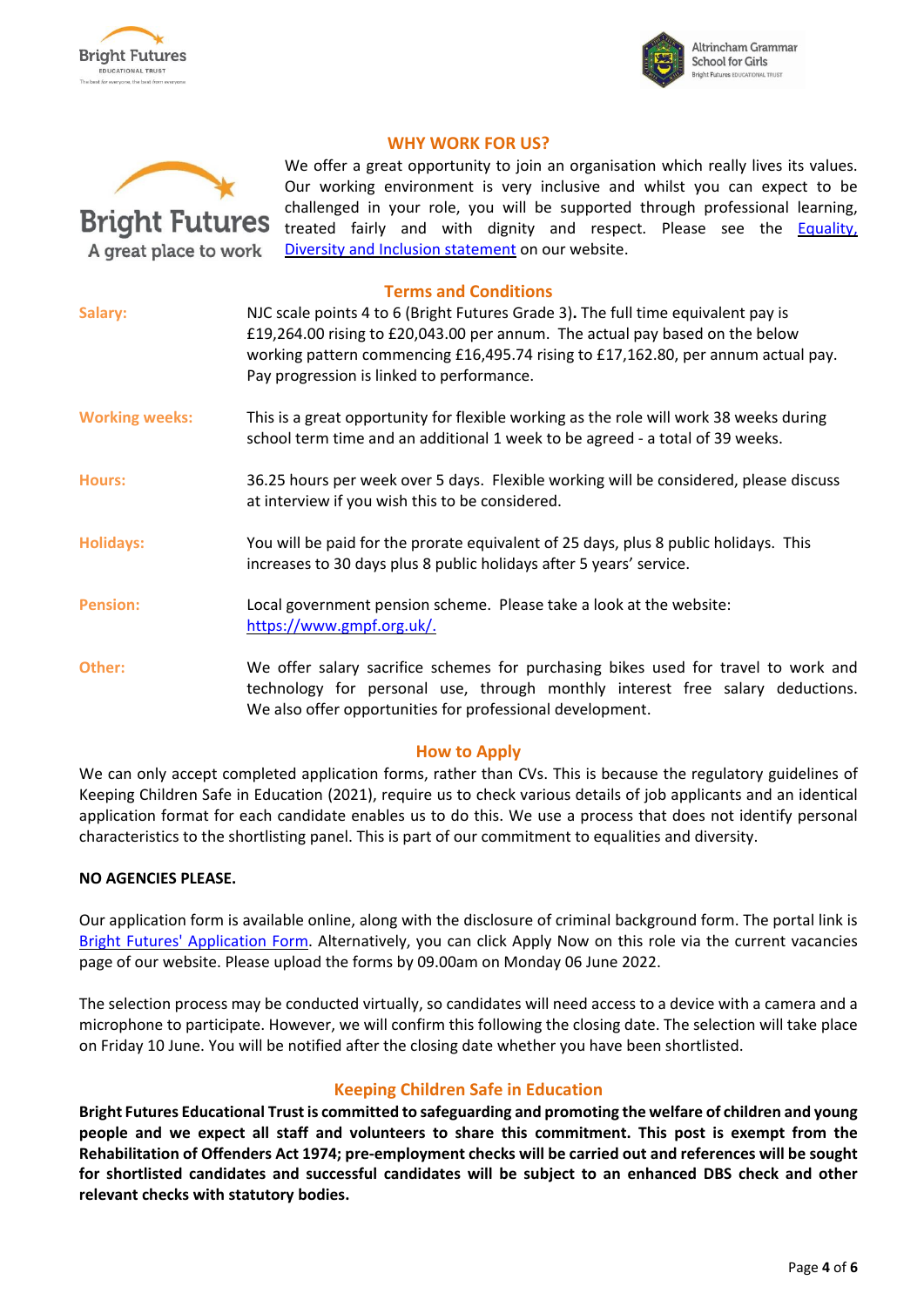



#### **Data Privacy**

You can read the details of how we use the personal data that you provide us with in our Job Applicants' privacy notice on our website: [Applicant](https://www.bright-futures.co.uk/wp-content/uploads/2021/11/BFET-Applicant-privacy-notice-002.pdf) Privacy Notice

## **JOB DESCRIPTION**

#### **Main Responsibilities**

- Organising a wide range of school events e.g. presentation evenings; alumni events; concerts; drama productions; hosting parties of visitors and the annual Carol Service. The postholder would take responsibility for all aspects of organisation and administration, liaising with school staff and external agencies. They will ensure that all events reflect and promote the school's ethos of excellence and its high standing in the wider community.
- Providing administrative support for school projects. This might include making travel arrangements, booking hotels, taking minutes of meetings, contacting schools and other organisations.
- Organising all school trips. This might include arranging transport, ensuring risk assessments are completed, contacting parents, liaising with tutors, keeping records etc.
- Liaising with our external expedition provider and acting as the school-based link.
- Providing administrative support for after-school and evening community classes e.g. with fees, registration and attendance.
- Supporting music department concerts and the music festival.
- Assisting the Senior Office Administrator/Principal's PA with VIP visits.
- Covering for the Receptionist during their break/lunch times and at other times as necessary.
- Acting as a first aider (training will be provided if necessary).
- Any other duties reasonably requested by the Principal/Vice-Principal within the Office/Reception areas.

#### **School-wide Responsibilities**

- Being aware of and acting upon relevant school policies and in particular those associated with Child Protection/Safeguarding Children and Health & Safety issues.
- Being responsible for maintaining a clean and tidy environment.
- Attending relevant meetings as required.
- Acting as a role model for the students in school.
- Acting as an ambassador for school and ensuring that the school's high standards are promoted at all times.

#### **Flexibility**

Although the school events and trips coordinator will normally work during term time only and during the core working hours of 8.15 – 4.00, it is **essential** that the successful candidate be prepared to work outside these times on occasion. Such hours will be agreed in advance.

#### **Training and Development**

As a Teaching School, we are committed to the professional development of all staff. The School Events and Trips Co-ordinator will participate in the school's appraisal arrangements and an experienced reviewer (Line Manager) will be appointed to assist in the School Events and Trips Co-ordinator's development.